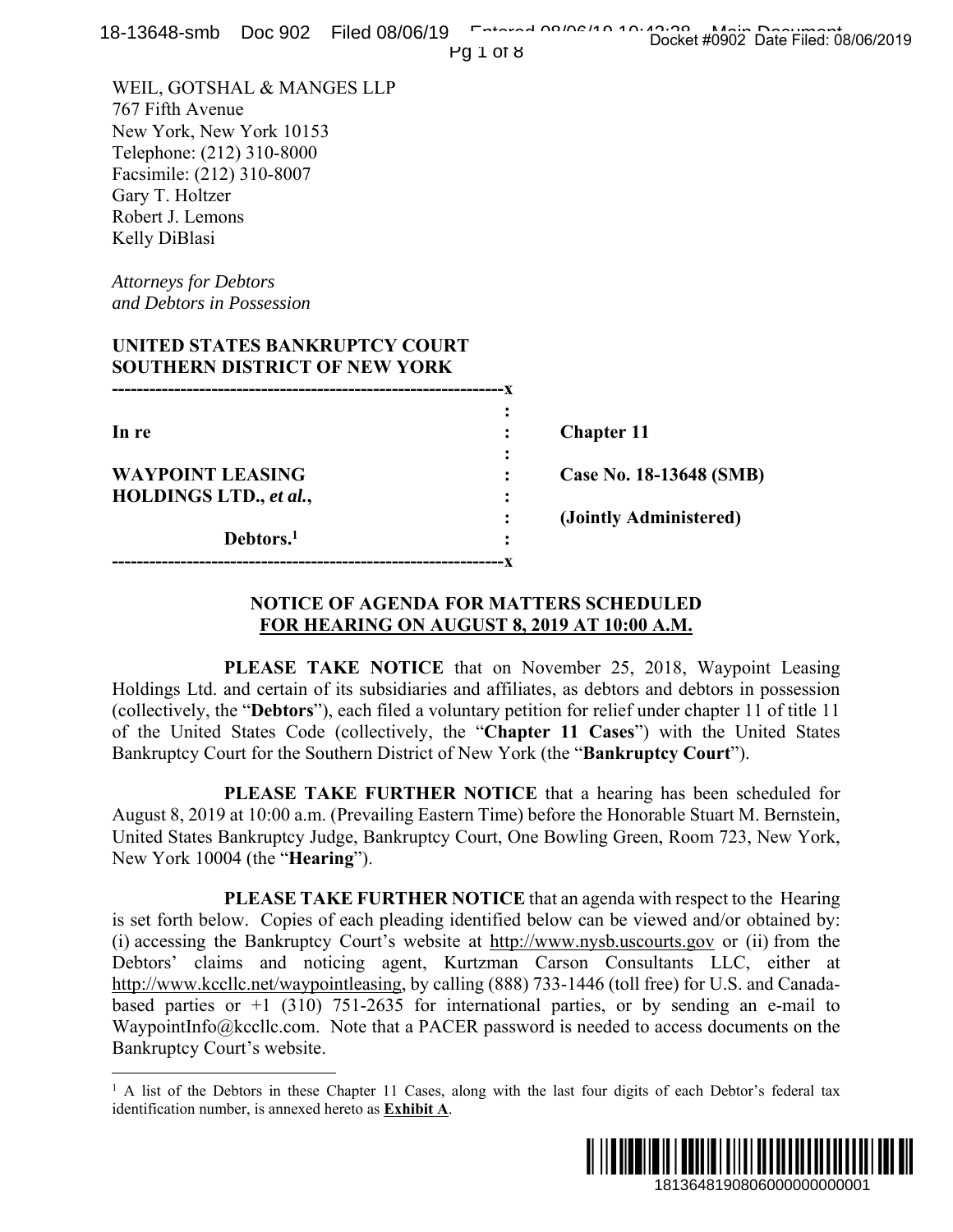18-13648-smb Doc 902 Filed 08/06/19 Entered 08/06/19 10:42:28 Main Document Pg 2 of 8

## **I. UNCONTESTED MATTERS:**

1. First Interim Fee Application of White & Case LLP, as Special Counsel to the Debtors, for Allowance and Payment of Compensation for Professional Services Rendered and Reimbursement of Actual and Necessary Expenses Incurred for the Period From November 25, 2018 Through and Including March 31, 2019 **[ECF No. 768]**

Response Deadline: August 1, 2019 at 4:00 p.m. (EST)

Responses Filed: None.

### Related Document:

A. Notice of Hearing on First Interim Applications for Allowance of Compensation and Reimbursement of Expenses on August 8, 2019 at 10:00 a.m. **[ECF No. 836]** 

Status: This matter is going forward on an uncontested basis.

2. First Application of Accenture LLP as Corporate Advisor for the Debtors and Debtors in Possession for Interim Allowance of Compensation and Reimbursement of Expenses **[ECF No. 777]**

Response Deadline: August 1, 2019 at 4:00 p.m. (EST)

Responses Filed: None.

## Related Document:

A. Notice of Hearing on First Interim Applications for Allowance of Compensation and Reimbursement of Expenses on August 8, 2019 at 10:00 a.m. **[ECF No. 836]** 

Status: This matter is going forward on an uncontested basis.

3. First Application of Kurtzman Carson Consultants LLC as Administrative Agent for the Debtors for Interim Allowance of Compensation for Professional Services Rendered and for Reimbursement of Actual and Necessary Expenses Incurred From January 1, 2019 Through March 31, 2019 **[ECF No. 778]**

Response Deadline: August 1, 2019 at 4:00 p.m. (EST)

Responses Filed: None.

Related Document:

A. Notice of Hearing on First Interim Applications for Allowance of Compensation and Reimbursement of Expenses on August 8, 2019 at 10:00 a.m. **[ECF No. 836]**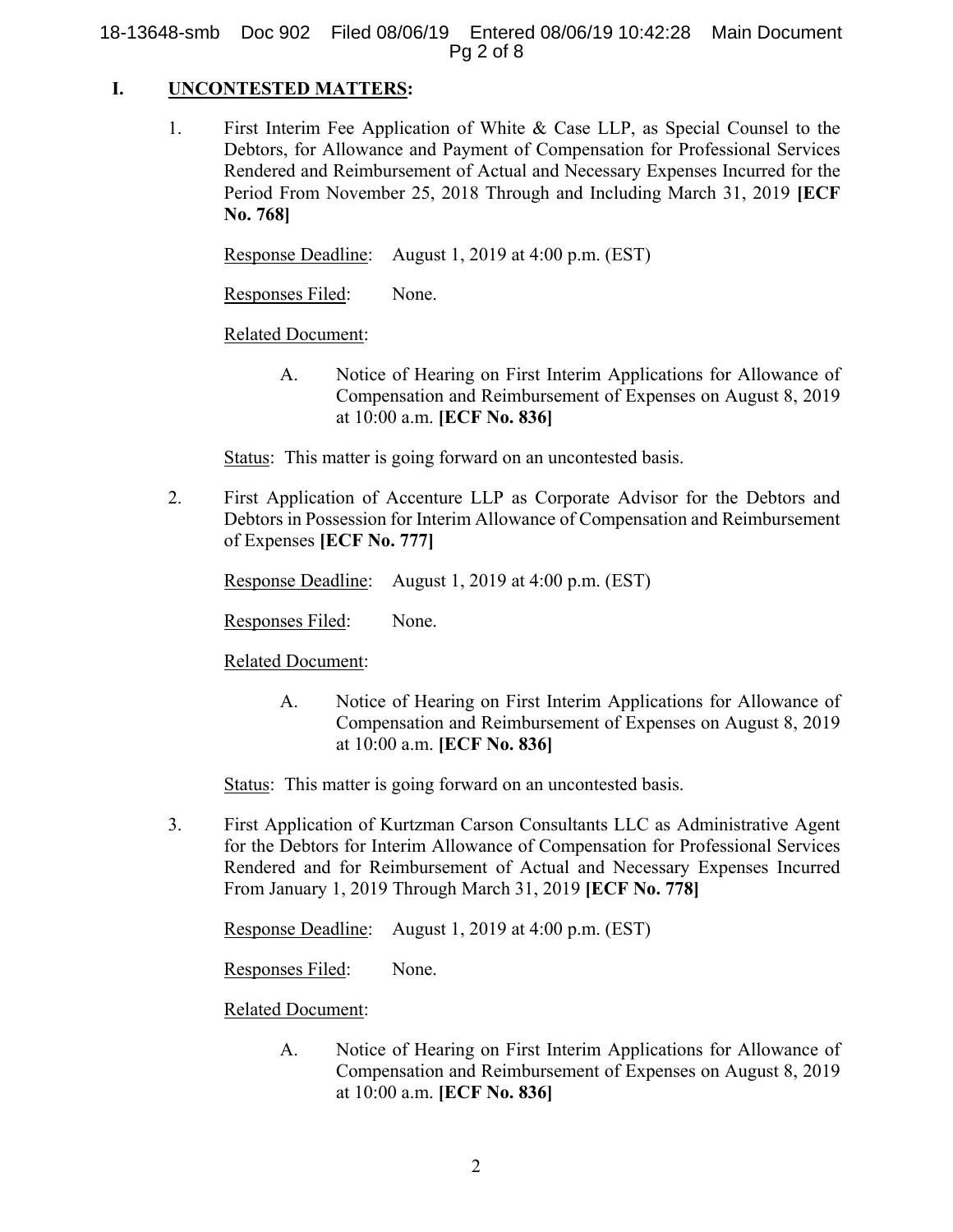## 18-13648-smb Doc 902 Filed 08/06/19 Entered 08/06/19 10:42:28 Main Document Pg 3 of 8

Status: This matter is going forward on an uncontested basis.

4. First Interim Application of Houlihan Lokey Capital, Inc., Investment Banker to the Debtors, for Interim Allowance of Compensation for Professional Services Rendered and Reimbursement of Actual and Necessary Expenses Incurred From November 25, 2018 Through March 31, 2019 **[ECF No. 779]**

Response Deadline: August 1, 2019 at 4:00 p.m. (EST)

Responses Filed: None.

# Related Document:

A. Notice of Hearing on First Interim Applications for Allowance of Compensation and Reimbursement of Expenses on August 8, 2019 at 10:00 a.m. **[ECF No. 836]** 

Status: This matter is going forward on an uncontested basis.

5. First Interim Application of FTI Consulting, Inc., Financial Advisor to the Debtors, for Interim Allowance of Compensation and Reimbursement of Expenses for the Period From November 25, 2018 Through March 31, 2019 **[ECF No. 780]**

Response Deadline: August 1, 2019 at 4:00 p.m. (EST)

Responses Filed: None.

Related Document:

A. Notice of Hearing on First Interim Applications for Allowance of Compensation and Reimbursement of Expenses on August 8, 2019 at 10:00 a.m. **[ECF No. 836]** 

Status: This matter is going forward on an uncontested basis.

6. First Application of A&L Goodbody, as Irish Law Advisor for Debtors and Debtors in Possession, for Interim Allowance of Compensation for Professional Services Rendered and Reimbursement for Actual and Necessary Expenses Incurred From November 25, 2018 Through and Including March 31, 2019 **[ECF No. 787]**

Response Deadline: August 1, 2019 at 4:00 p.m. (EST)

Responses Filed: None.

# Related Document:

A. Notice of Hearing on First Interim Applications for Allowance of Compensation and Reimbursement of Expenses on August 8, 2019 at 10:00 a.m. **[ECF No. 836]** 

Status: This matter is going forward on an uncontested basis.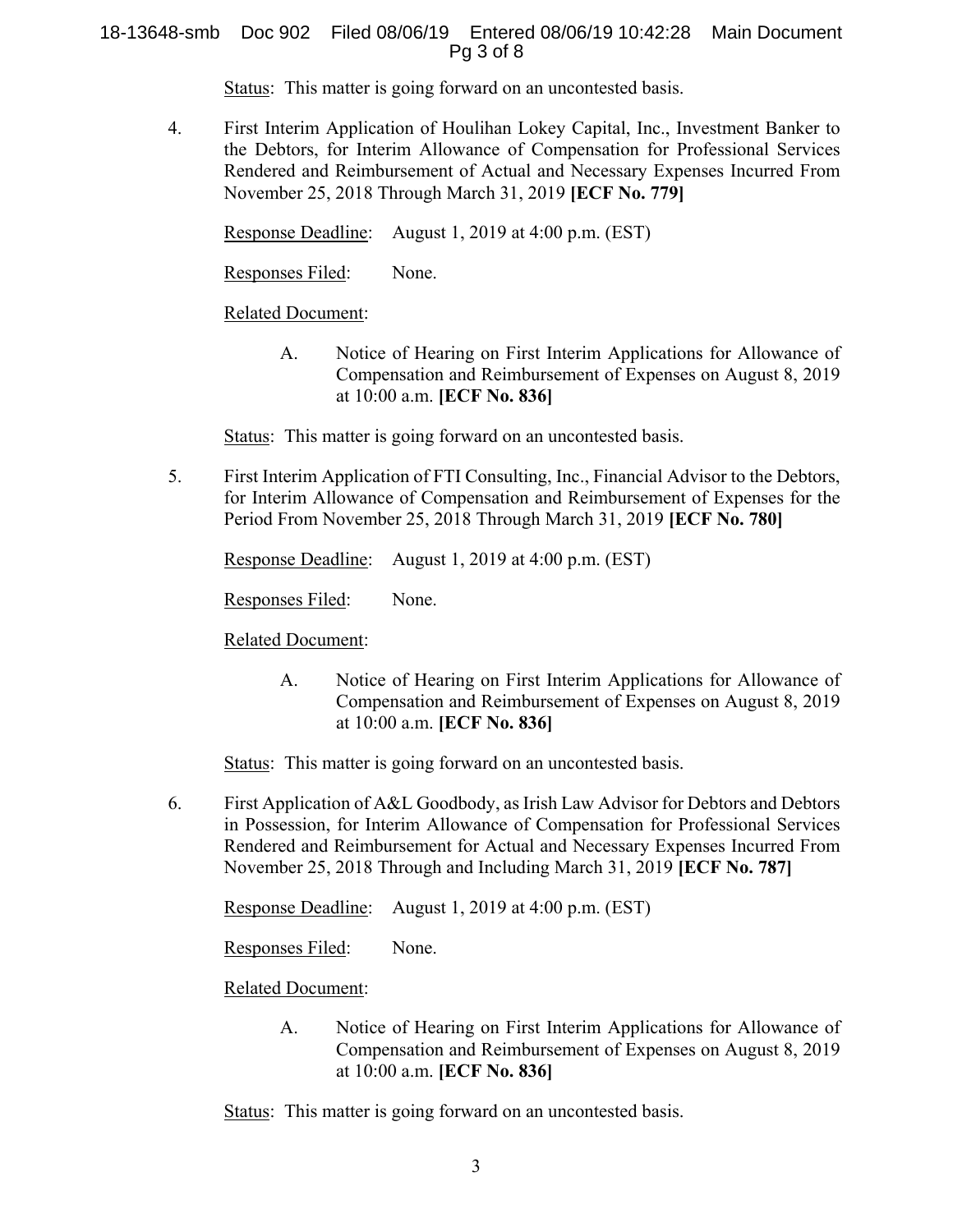18-13648-smb Doc 902 Filed 08/06/19 Entered 08/06/19 10:42:28 Main Document Pg 4 of 8

# **II. MATTER FOR WHICH OBJECTION DEADLINE HAS NOT YET PASSED:**

7. First Application of Weil, Gotshal & Manges LLP, as Attorneys for the Debtors, for Interim Allowance of Compensation for Professional Services Rendered and Reimbursement of Actual and Necessary Expenses Incurred From November 25, 2018 Through and Including March 31, 2019 **[ECF No. 770]**

 Response Deadline: August 1, 2019 at 4:00 p.m. (EST); extended to August 6, 2019 at 4:00 p.m. (EST) for the United States Trustee only.

Responses Filed: None.

Related Documents:

- A. Notice of Hearing on First Interim Applications for Allowance of Compensation and Reimbursement of Expenses on August 8, 2019 at 10:00 a.m. **[ECF No. 836]**
- B. Order Granting Consensual Objection Deadline Extension **[ECF No. 899]**

Status: This matter is going forward.

Dated: August 6, 2019 New York, New York

/s/ *Robert J. Lemons*

WEIL, GOTSHAL & MANGES LLP 767 Fifth Avenue New York, New York 10153 Telephone: (212) 310-8000 Facsimile: (212) 310-8007 Gary T. Holtzer Robert J. Lemons Kelly DiBlasi

*Attorneys for Debtors and Debtors in Possession*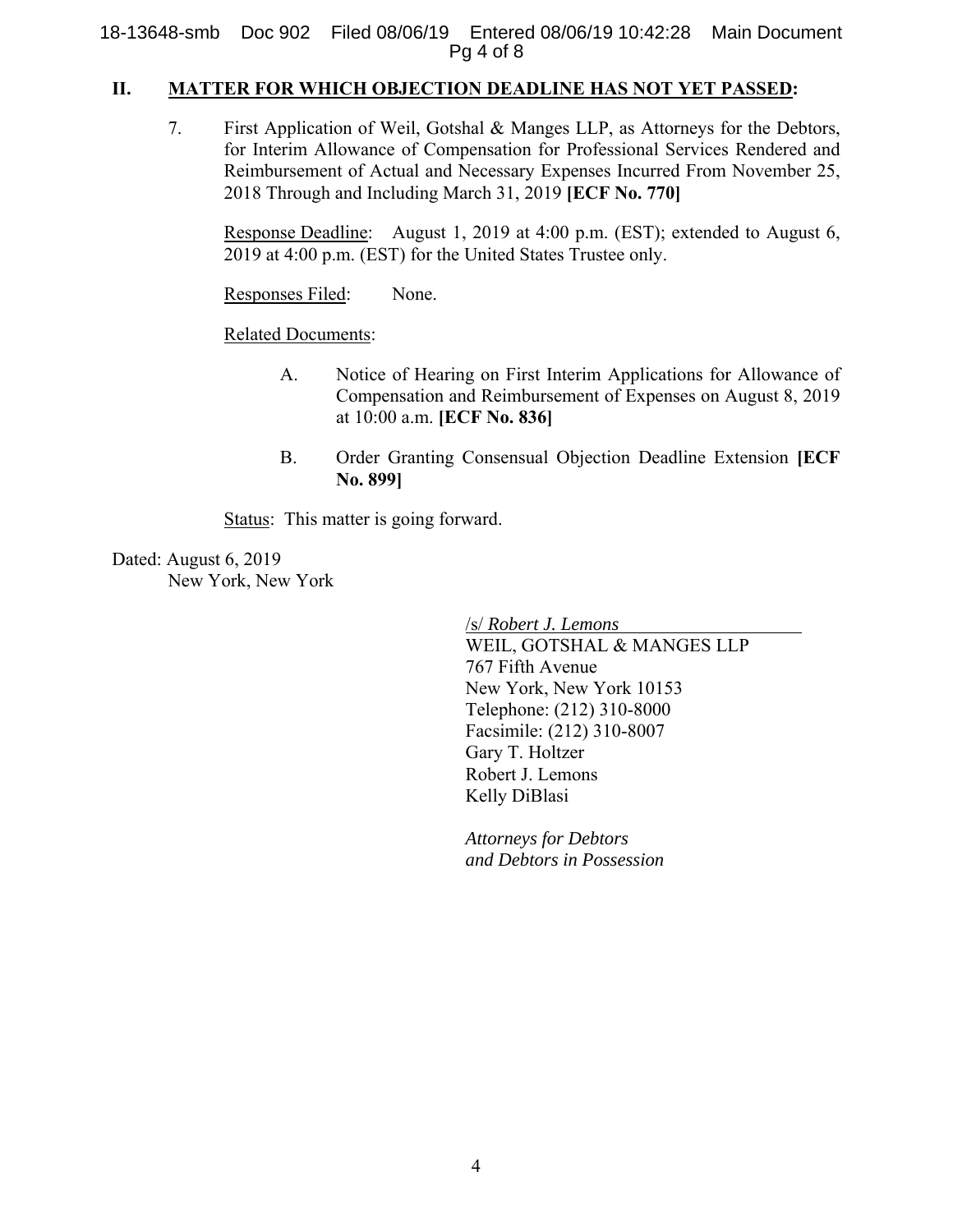18-13648-smb Doc 902 Filed 08/06/19 Entered 08/06/19 10:42:28 Main Document Pg 5 of 8

# **Exhibit A**

**Debtors**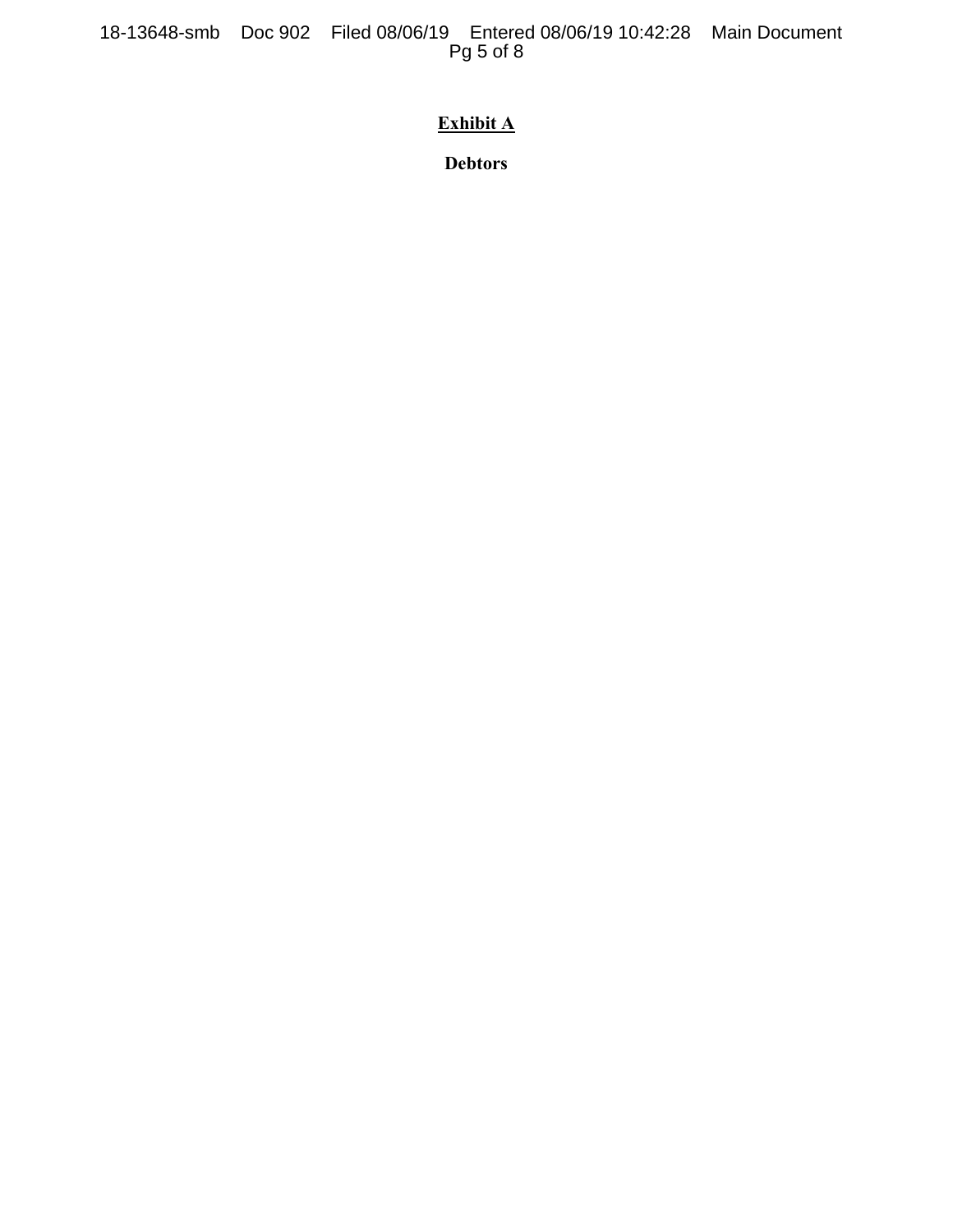# 18-13648-smb Doc 902 Filed 08/06/19 Entered 08/06/19 10:42:28 Main Document Pg 6 of 8

| <b>Debtor</b>                             | Last 4<br>Digits of<br><b>Tax ID</b><br><b>Number</b> | <b>Debtor</b>                                  | Last 4<br>Digits of<br><b>Tax ID</b><br><b>Number</b> |
|-------------------------------------------|-------------------------------------------------------|------------------------------------------------|-------------------------------------------------------|
| Waypoint Leasing Holdings Ltd.            | 2899                                                  | <b>MSN 760682 Trust</b>                        | N/A                                                   |
| Waypoint Leasing (Luxembourg)<br>S.à r.l. | 7041                                                  | Waypoint 2916 Business Trust                   | N/A                                                   |
| Waypoint Leasing (Ireland)<br>Limited     | 6600                                                  | <b>MSN 920062 Trust</b>                        | N/A                                                   |
| Waypoint Asset Co 10 Limited              | 2503                                                  | <b>MSN 920125 Trust</b>                        | N/A                                                   |
| MSN 2826 Trust                            | N/A                                                   | <b>MSN 9229 AS</b>                             | 7652                                                  |
| MSN 2879 Trust                            | N/A                                                   | Waypoint Asset Co 3A Limited                   | 6687                                                  |
| Waypoint Asset Co 11 Limited              | 3073                                                  | <b>MSN 41371 Trust</b>                         | N/A                                                   |
| MSN 2905 Trust                            | N/A                                                   | Waypoint Asset Euro 1A Limited                 | 9804                                                  |
| Waypoint Asset Co 14 Limited              | 1585                                                  | Waypoint Asset Co 1K Limited                   | 2087                                                  |
| Waypoint Asset Co 15 Limited              | 1776                                                  | MSN 4469 Trust                                 | N/A                                                   |
| Waypoint Asset Co 3 Limited               | 3471                                                  | MSN 6655 Trust                                 | N/A                                                   |
| AE Helicopter (5) Limited                 | N/A                                                   | Waypoint Leasing (Luxembourg)<br>Euro S.à r.l. | 8928                                                  |
| AE Helicopter (6) Limited                 | N/A                                                   | Waypoint Asset Co 1A Limited                   | 1208                                                  |
| <b>MSN 31141 Trust</b>                    | N/A                                                   | Waypoint Leasing Labuan 1A<br>Limited          | 2299                                                  |
| <b>MSN 31492 Trust</b>                    | N/A                                                   | Waypoint Asset Co 1C Limited                   | 0827                                                  |
| <b>MSN 36458 Trust</b>                    | N/A                                                   | Waypoint Asset Co 1D Limited                   | 7018                                                  |
| <b>MSN 760543 Trust</b>                   | N/A                                                   | Waypoint Asset Co 1F Limited                   | 6345                                                  |
| <b>MSN 760551 Trust</b>                   | N/A                                                   | Waypoint Asset Co 1G Limited                   | 6494                                                  |
| <b>MSN 760581 Trust</b>                   | N/A                                                   | Waypoint Asset Co 1H Limited                   | 7349                                                  |
| <b>MSN 760628 Trust</b>                   | N/A                                                   | Waypoint Asset Co 1J Limited                   | 7729                                                  |
| <b>MSN 760631 Trust</b>                   | N/A                                                   | <b>MSN 20159 Trust</b>                         | N/A                                                   |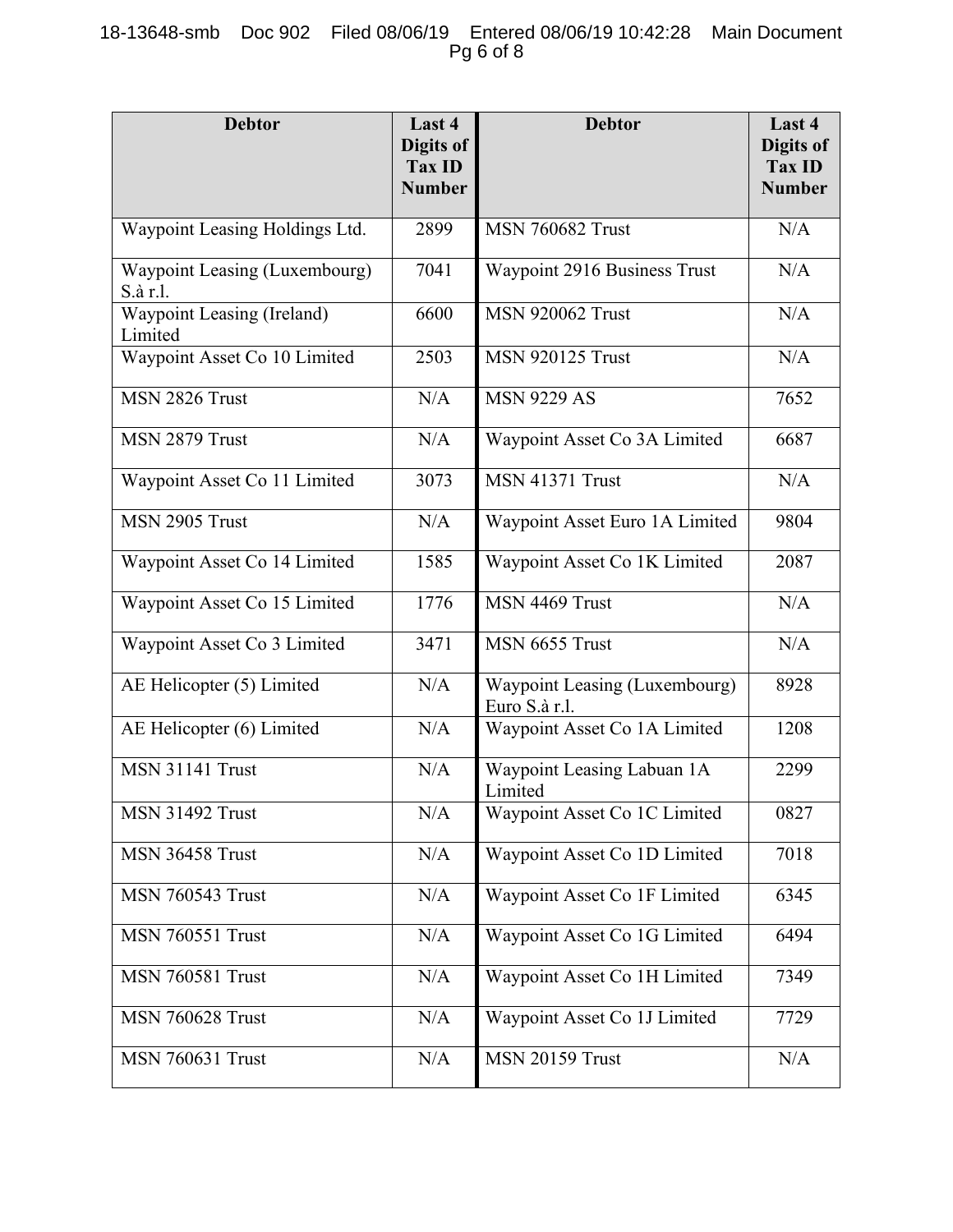# 18-13648-smb Doc 902 Filed 08/06/19 Entered 08/06/19 10:42:28 Main Document Pg 7 of 8

| <b>Debtor</b>                         | Last 4<br>Digits of<br>Tax ID<br><b>Number</b> | <b>Debtor</b>                  | Last 4<br>Digits of<br><b>Tax ID</b><br><b>Number</b> |
|---------------------------------------|------------------------------------------------|--------------------------------|-------------------------------------------------------|
| MSN 6658 Trust                        | N/A                                            | Waypoint Asset Funding 6 LLC   | 4964                                                  |
| Waypoint 760626 Business Trust        | N/A                                            | Waypoint Asset Co 7 Limited    | 9689                                                  |
| MSN 7152 Trust                        | N/A                                            | Waypoint Asset Euro 7A Limited | 2406                                                  |
| MSN 7172 Trust                        | N/A                                            | Waypoint Asset Co 8 Limited    | 2532                                                  |
| Waypoint Asset Funding 3 LLC          | 4960                                           | <b>MSN 31041 Trust</b>         | N/A                                                   |
| Waypoint Asset Malta Ltd              | 5348                                           | <b>MSN 31203 Trust</b>         | N/A                                                   |
| Waypoint Leasing Labuan 3A<br>Limited | 8120                                           | <b>MSN 31578 Trust</b>         | N/A                                                   |
| Waypoint Leasing UK 3A Limited        | 0702                                           | <b>MSN 760617 Trust</b>        | N/A                                                   |
| Waypoint Asset Co 4 Limited           | 0301                                           | <b>MSN 760624 Trust</b>        | N/A                                                   |
| Waypoint Asset Co 5 Limited           | 7128                                           | <b>MSN 760626 Trust</b>        | N/A                                                   |
| Waypoint Leasing Services LLC         | 8965                                           | <b>MSN 760765 Trust</b>        | N/A                                                   |
| <b>MSN 14786 Trust</b>                | N/A                                            | <b>MSN 920063 Trust</b>        | N/A                                                   |
| MSN 2047 Trust                        | N/A                                            | <b>MSN 920112 Trust</b>        | N/A                                                   |
| MSN 2057 Trust                        | N/A                                            | Waypoint 206 Trust             | N/A                                                   |
| Waypoint Asset Co 5B Limited          | 2242                                           | Waypoint 407 Trust             | N/A                                                   |
| Waypoint Leasing UK 5A Limited        | 1970                                           | Waypoint Asset Euro 1B Limited | 3512                                                  |
| Waypoint Asset Co 6 Limited           | 8790                                           | Waypoint Asset Euro 1C Limited | 1060                                                  |
| <b>MSN 31042 Trust</b>                | N/A                                            | <b>MSN 20012 Trust</b>         | N/A                                                   |
| <b>MSN 31295 Trust</b>                | N/A                                            | <b>MSN 20022 Trust</b>         | N/A                                                   |
| <b>MSN 31308 Trust</b>                | N/A                                            | <b>MSN 20025 Trust</b>         | N/A                                                   |
| <b>MSN 920119 Trust</b>               | N/A                                            | <b>MSN 920113 Trust</b>        | N/A                                                   |